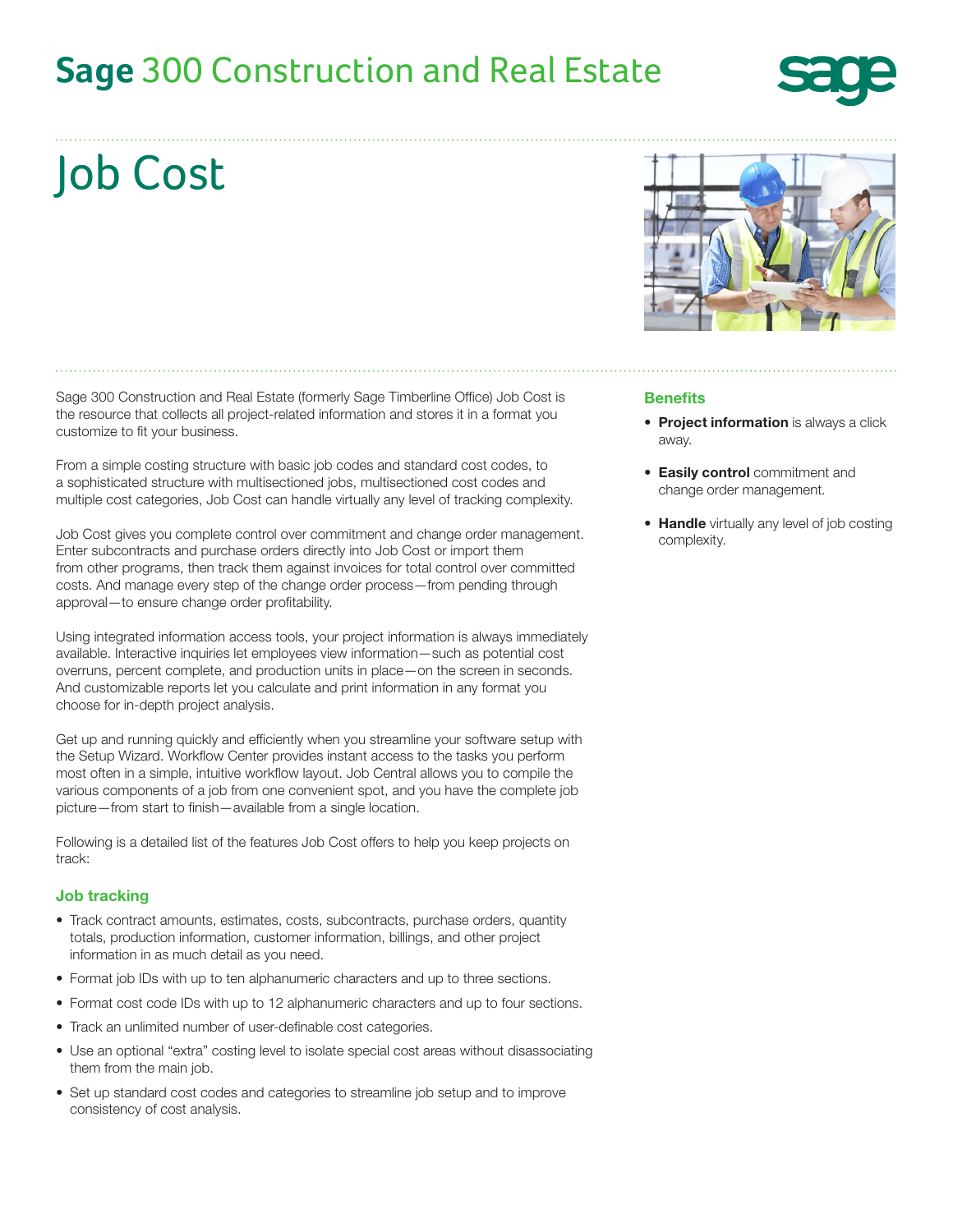## **Sage** 300 Construction and Real Estate

- Add up to 250 user-defined data fields to several Job Cost records to track additional job information.
- Track project totals by job, year, quarter, month, or week.
- Track period to date accumulators daily, weekly, biweekly or semimonthly.
- Track job status and scheduling dates.
- Define custom totals and miscellaneous accumulators.
- Define tax groups for each job by cost type.
- Set up GL cost account groups to debit GL cost accounts by type of job.

#### Entry and processing

- Send all job-related information from other Sage 300 applications to Job Cost.
- Enter direct costs into Job Cost, or import them from other programs (for example, overhead allocations, and miscellaneous cost adjustments).
- Enter owner change orders, commitment change orders, estimates, and commitments.
- Lock an original estimate to prevent modification.
- Easily edit entries even after they've been posted (security permitting).
- Capture daily labor hours for certified jobs.
- Optionally prevent edits to transactions originating outside of Job Cost.
- Specify exactly which GL accounts may be used for various jobs, tasks, and so on.
- Specify who should approve AP invoices for each job.

#### Commitment management

- Enter subcontracts and purchase orders for any combination of jobs, cost codes, or categories.
- Break out subcontracts or purchase orders into unlimited line items.
- Track item descriptions, scopes of work, scheduling information, and Insurance requirements.
- Track payment and performance bond information.
- Track detailed contract approval information.
- Track schedule dates for each subcontract.
- Retrieve and change vendor insurance information from Sage 300 Accounts Payable to reflect separate insurance for a project.
- Track miscellaneous commitment requirements with a userdefined item checklist.
- Track secondary vendors to generate joint checks and monitor secondary liens.
- Mark cost codes or categories as "bought out" to analyze contract variances.

#### Change order management

- Enter and track owner-requested change orders and commitment change orders.
- Document who initiated the request, who prepared the change order, who approved it, and when.
- Track changes to the original contract, estimate, subcontracts, purchase orders, and production totals.
- Track the status of each change order item with customizable descriptions (for example, requested, verbal OK).
- Associate commitment change orders with owner change orders.
- Tie change orders to contracts and budgets.
- Record billable or internal change orders.
- Enter revisions to production units.

#### **Inquiry**

- Choose from several predesigned Job Cost inquiries (for example, Profit Summary, Remaining Estimate, Required Productivity).
- Drill down on summary information to view supporting detail (for example, click a job to see cost code information).
- Apply conditions to display only the information you want to see.
- View and insert electronic notes and file attachments.
- Insert columns of data on the fly to quickly access additional information.
- Modify any of the more than 100 inquiries, or create new inquiries using Inquiry Designer.

#### Reporting

- Choose from several predesigned Job Cost reports to calculate and print information at any time (for example, Cost at Completion Trends, Committed Cost Detail, and Change Order Log).
- Apply conditions and ranges to print exactly the information you need.
- Modify nearly all of the more than 500 reports or create new reports using Sage 300 Report Designer.